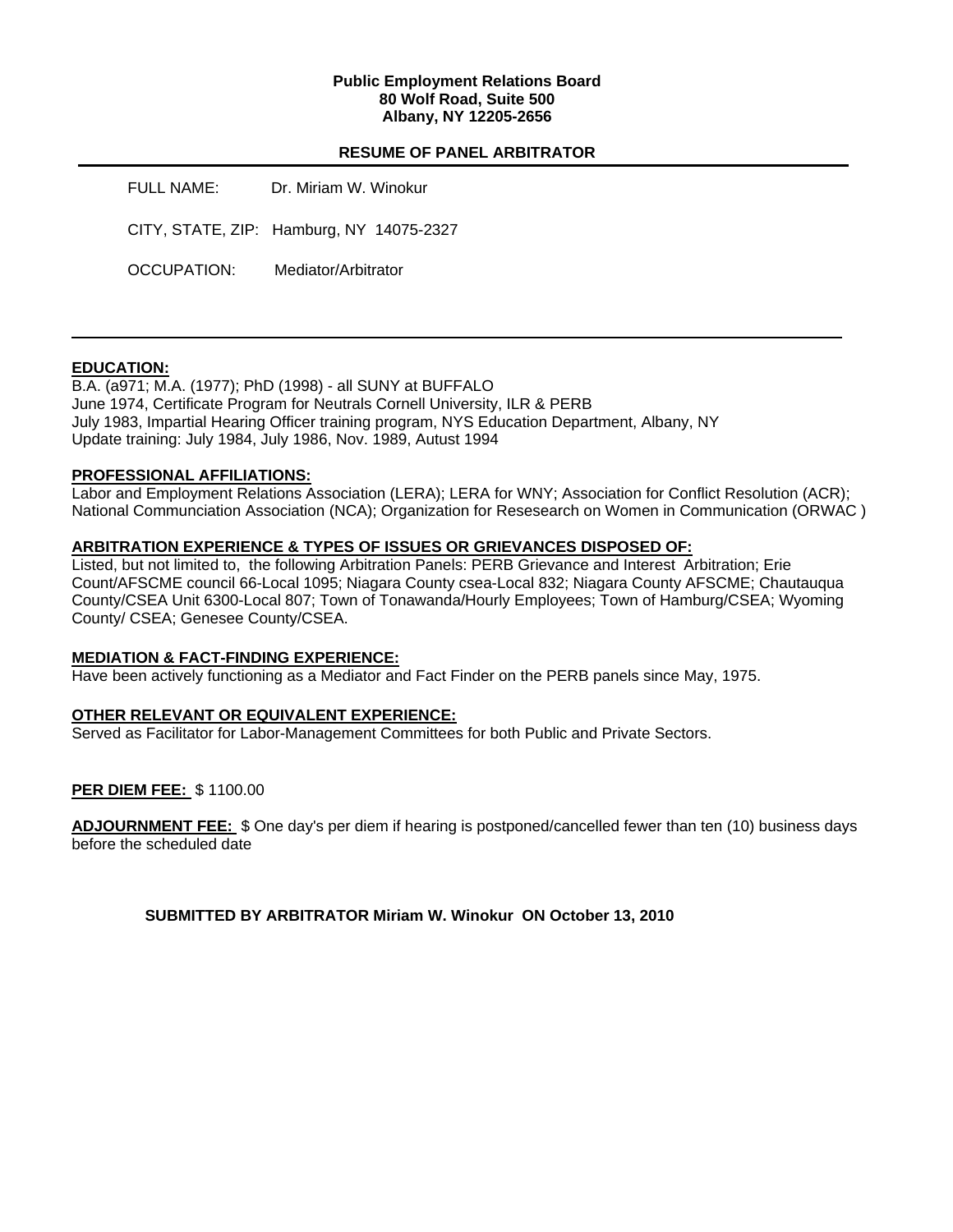#### **Public Employment Relations Board 80 Wolf Road, Suite 500 Albany, NY 12205-2656**

# **BILLING DISCLOSURE STATEMENT**

## ARBITRATOR'S NAME: **MIRIAM W. WINOKUR**

The following is a description of my fees and expenses:

# A) HEARING TIME.

- (1) My per diem is \$1100 for each day or any part thereof spent hearing a case.
- (2) If a hearing day exceeds 8 hours, I charge:

 $\Box$ a second full per diem  $\boxtimes$ a prorated per diem

 $\Box$ no additional charge  $\Box$ other (describe) :

(3) Additional comments:

B) STUDY TIME.

- (1) I charge \$ 1100 for each day spent in preparation of the opinion and award.
- (2) This charge  $\boxtimes$  will  $\Box$  will not be prorated for partial days devoted to such preparation.
- (3) Additional comments:

## C) TRAVEL TIME AND EXPENSES.

(1) When travel time plus hearing time exceeds 10 hours in a calendar day:

 $\Box$  Not applicable (no additional charge)

- $\boxtimes$  I charge as follows (describe): PRO-RATE THE PER DIEM IN ONE-HALF DAY SEGMENTS
- (2) I charge for actual, travel-related expenses incurred in connection with the case  $\boxtimes$ YES  $\Box$  NO.

Where appropriate, a mileage charge for auto travel will be billed at:

 $\boxtimes$  Prevailing IRS rate  $\Box$  Other (describe):

(3) When the scheduled hearing day(s) requires an overnight stay:

 $\boxtimes$ There is no charge, other than for lodging and subsistence.

 $\Box$ I charge as follows (describe):

(4) Additional Comments: